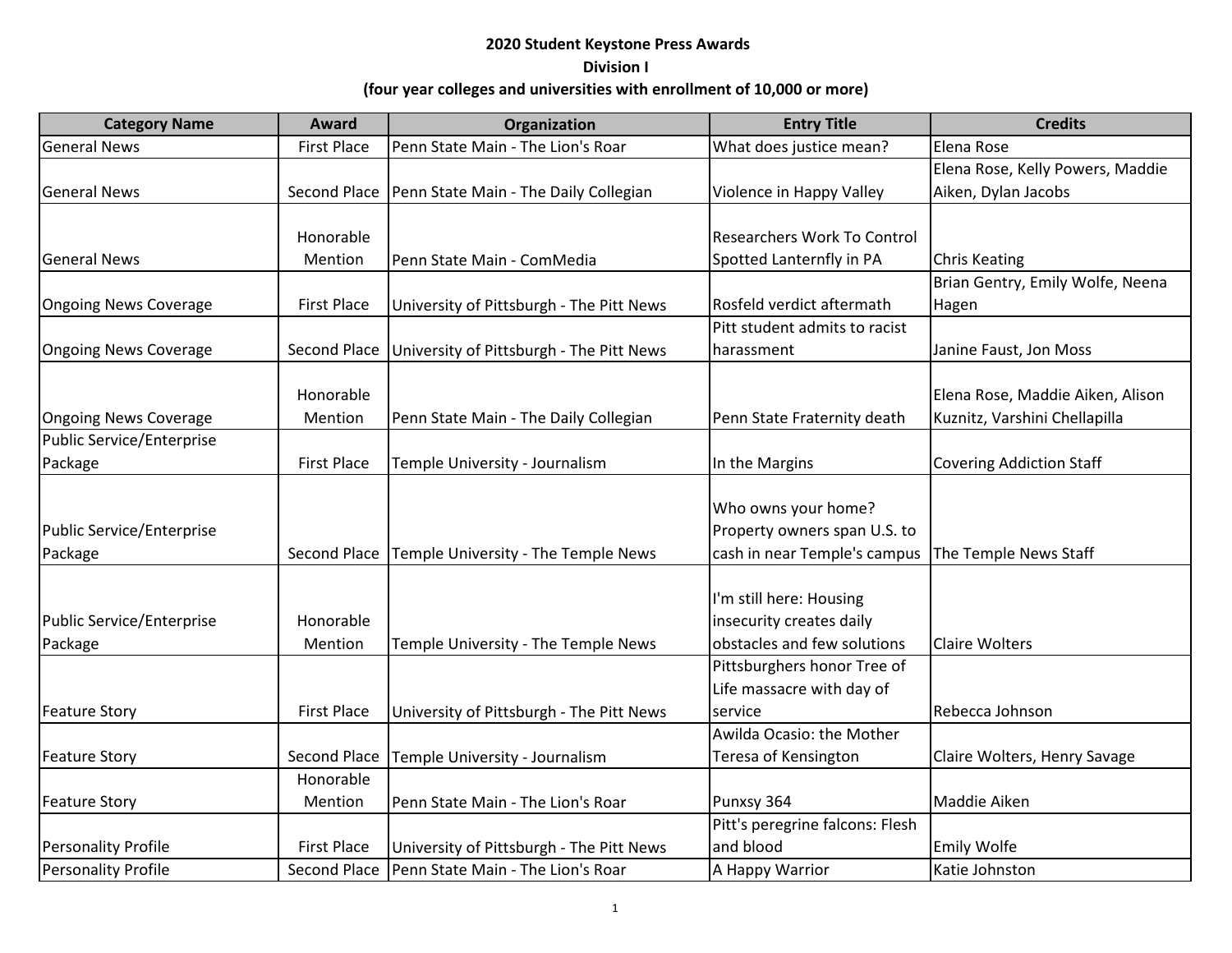| <b>Category Name</b>       | Award                | Organization                             | <b>Entry Title</b>                                                                                                                                                                            | <b>Credits</b>                |
|----------------------------|----------------------|------------------------------------------|-----------------------------------------------------------------------------------------------------------------------------------------------------------------------------------------------|-------------------------------|
|                            |                      |                                          |                                                                                                                                                                                               |                               |
|                            | Honorable            |                                          | <b>IUP's Horton vaults over</b>                                                                                                                                                               |                               |
| <b>Personality Profile</b> | Mention              | Indiana University of PA - The Penn      | adversity into record books                                                                                                                                                                   | Seth Woolcock                 |
| <b>Sports Story</b>        | <b>First Place</b>   | Penn State Main - The Lion's Roar        | The Long Game                                                                                                                                                                                 | David Eckert, Sebastien Kraft |
| <b>Sports Story</b>        | <b>Second Place</b>  | Penn State Main - The Lion's Roar        | The Pitcher's Life                                                                                                                                                                            | <b>Tyler King</b>             |
|                            |                      |                                          | Cobbs Creek: After Delay, Sims                                                                                                                                                                |                               |
|                            | Honorable            |                                          | <b>Rink Reopens With Skaters</b>                                                                                                                                                              |                               |
| <b>Sports Story</b>        | Mention              | Temple - Philadelphia Neighborhoods      | Eager to Hit the Ice                                                                                                                                                                          | Dan Wilson, Graham Foley      |
|                            |                      |                                          | Denison scavenger hunt<br>wasn't funny; Religious<br>universities need to meet<br>their student bodies halfway;<br>Rosfeld decision isn't                                                     |                               |
| Editorial                  | <b>First Place</b>   | University of Pittsburgh - The Pitt News | surprising, still disappointing                                                                                                                                                               | The Pitt News Staff           |
| Editorial                  | Second Place         | Temple University - The Temple News      | Trustees: Take a hard look in<br>the mirror; TSG's Unethical<br>Board; Be the public university The Temple News Staff                                                                         |                               |
| Editorial                  | Honorable<br>Mention | University of Pittsburgh - The Pitt News | Penn Avenue bus sinkhole<br>models need for deliberate<br>infrastructure changes in<br>Pittsburgh; Post-Gazette<br>cartoons don't speak for<br>Pittsburgh; Antonio Brown<br>should be benched | The Pitt News Staff           |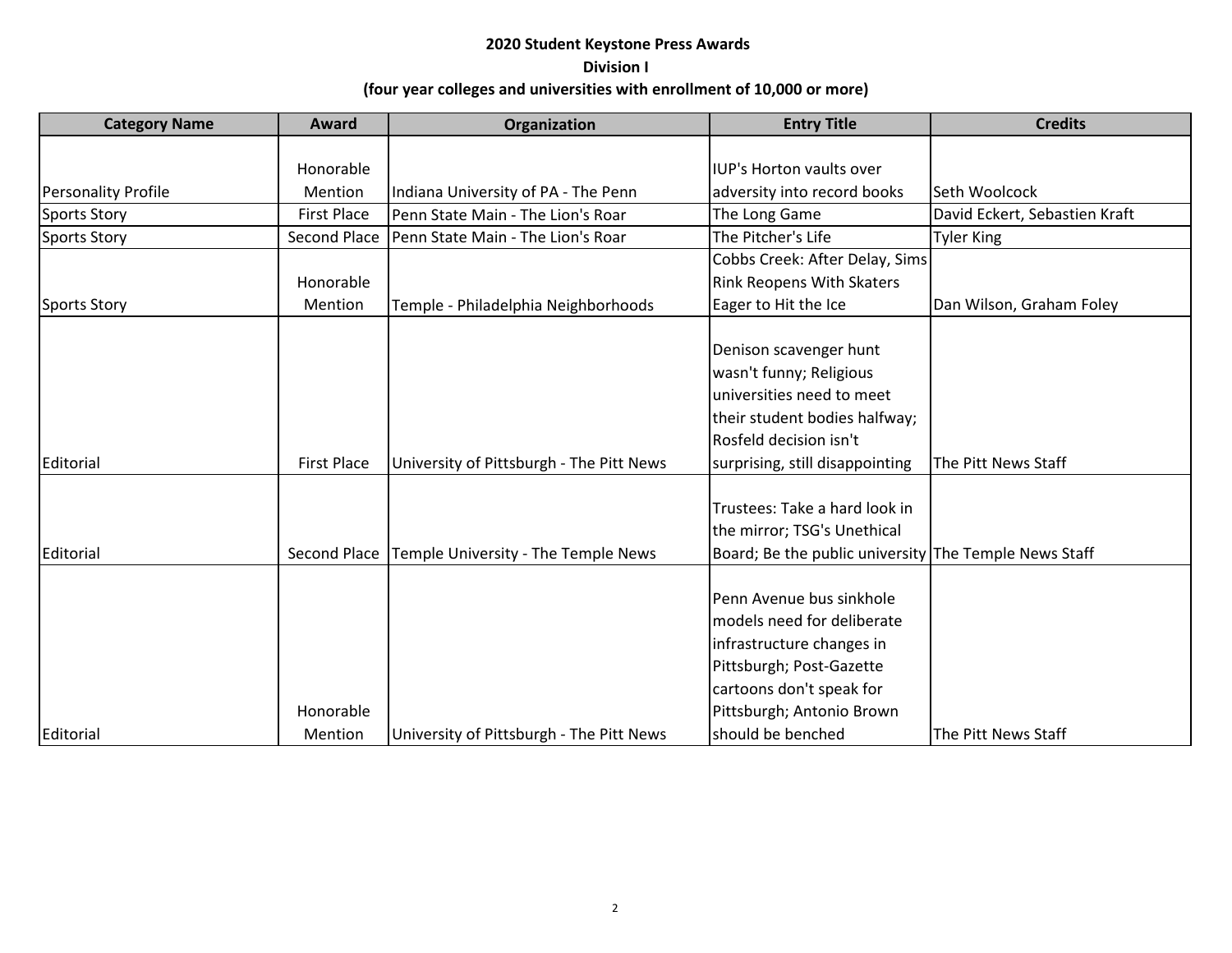| <b>Category Name</b>         | Award                | Organization                              | <b>Entry Title</b>                                                                                                                                                                             | <b>Credits</b>               |
|------------------------------|----------------------|-------------------------------------------|------------------------------------------------------------------------------------------------------------------------------------------------------------------------------------------------|------------------------------|
| Column                       | <b>First Place</b>   | Penn State Main - The Daily Collegian     | Trace McSorley's legendary<br>career didn't have the<br>storybook ending; Penn State<br>men's basketball's 2018-19<br>Big Ten season; The problems<br>Penn State men's basketball is<br>facing | <b>Tyler King</b>            |
| Column                       | Second Place         | University of Pittsburgh - The Pitt News  | Mary Cain's story exemplifies<br>a larger problem in female<br>running culture; Personal<br>essays are never just personal;<br>An ode to my one and only<br>true love                          | Leah Mensch                  |
|                              | Honorable            |                                           | Temple: Make campus safe for                                                                                                                                                                   |                              |
| Column                       | Mention              | Temple University - The Temple News       | pedestrians                                                                                                                                                                                    | <b>Tyler Perez</b>           |
| Review                       | <b>First Place</b>   | University of Pittsburgh - The Pitt News  | The Office! A Musical Parody<br>brings Scranton to Pittsburgh                                                                                                                                  | Charlie Taylor               |
| Review                       | Honorable<br>Mention | West Chester University - The Quad        | Oscar-nominated Detainment<br>sparks controversy                                                                                                                                               | <b>Christoforos Sassaris</b> |
| Cartoon/Graphic Illustration | <b>First Place</b>   | University of Pittsburgh - The Pitt News  | Election dates; Market Central<br><b>Health Code Violations;</b><br>Commonwealth funding for<br>state-related universities                                                                     | <b>Emily Hearty</b>          |
| Sports Photo                 | <b>First Place</b>   | Penn State Main - ComMedia                | Upended                                                                                                                                                                                        | Caitlin Lee                  |
| Sports Photo                 |                      | Second Place   Penn State Main - ComMedia | Little League World Series<br>Champions                                                                                                                                                        | James Leavy                  |
|                              |                      |                                           |                                                                                                                                                                                                |                              |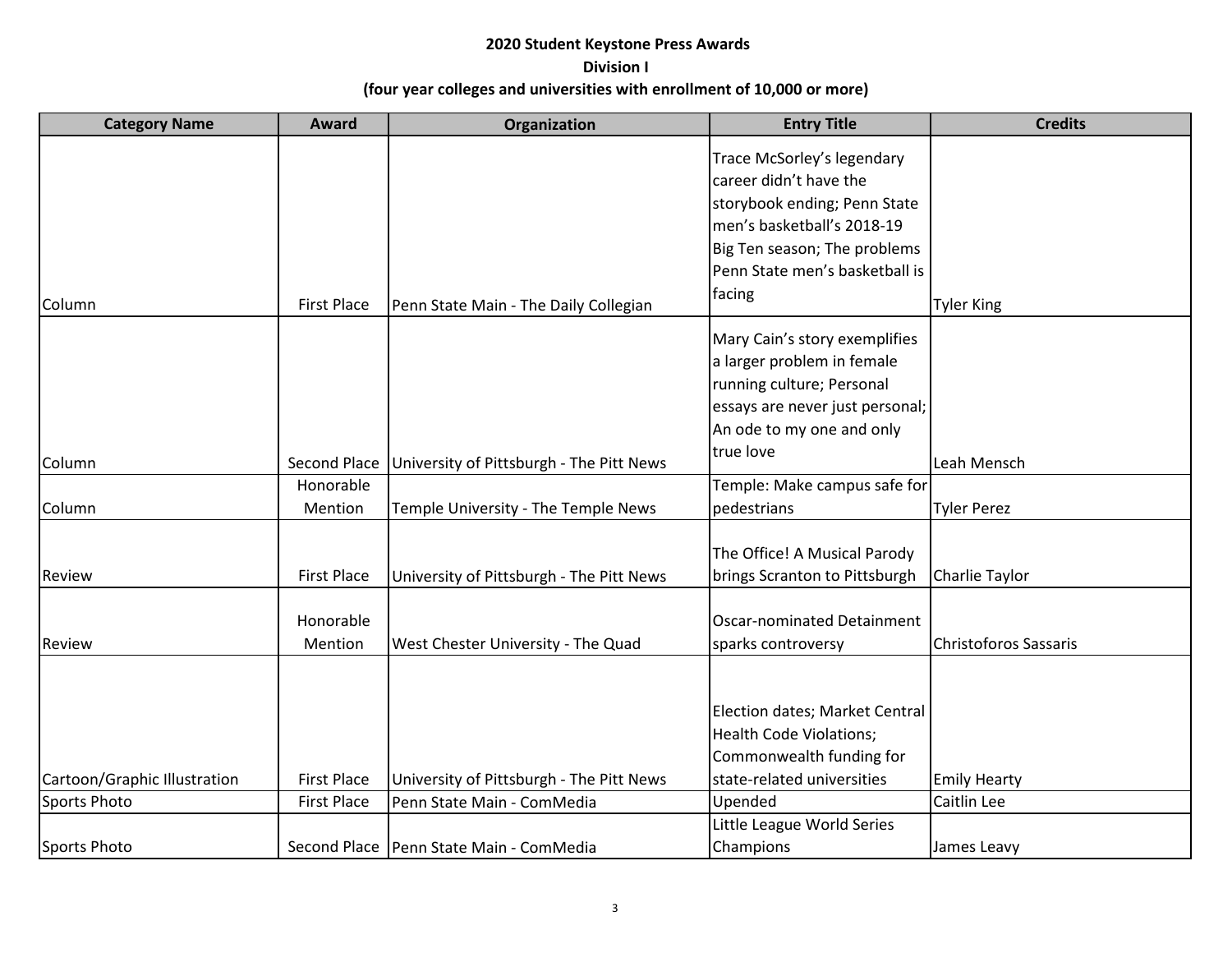| <b>Category Name</b> | <b>Award</b>        | Organization                                      | <b>Entry Title</b>            | <b>Credits</b>                       |
|----------------------|---------------------|---------------------------------------------------|-------------------------------|--------------------------------------|
|                      | Honorable           |                                                   |                               |                                      |
| Sports Photo         | Mention             | Penn State Main - ComMedia                        | <b>Gold Cup Victory</b>       | Noah Riffe                           |
| <b>Feature Photo</b> | <b>First Place</b>  | Penn State Main - ComMedia                        | Clean Sweep                   | <b>Ken Minamoto</b>                  |
| <b>Feature Photo</b> | <b>Second Place</b> | Temple University - The Temple News               | <b>Feature Photo</b>          | Maggie Loesch                        |
|                      | Honorable           |                                                   |                               |                                      |
| <b>Feature Photo</b> | Mention             | Penn State Main - ComMedia                        | Coach's Whistle               | Juan Duran                           |
|                      |                     |                                                   | <b>Cotton Bowl Trophy</b>     |                                      |
| <b>News Photo</b>    | <b>First Place</b>  | Penn State Main - ComMedia                        | Presentation                  | James Leavy                          |
| <b>News Photo</b>    | <b>Second Place</b> | Penn State Main - ComMedia                        | Dance Marathon Celebration    | Reagan Mulholland                    |
|                      | Honorable           |                                                   |                               |                                      |
| <b>News Photo</b>    | Mention             | Penn State Main - ComMedia                        | Beto O'Rourke                 | <b>Allison Rambler</b>               |
|                      |                     |                                                   | Turf and White Lines: A day   |                                      |
|                      |                     |                                                   | with the Penn State grounds   |                                      |
| <b>Photo Story</b>   | <b>First Place</b>  | Penn State Main - The Daily Collegian             | crew                          | Elena Rose, Noah Riffe               |
|                      |                     |                                                   |                               | Jordan Pietrafitta, Korinn Harris,   |
|                      |                     |                                                   |                               | Noah Riffe, Allison Rambler, Lindsey |
|                      |                     |                                                   | Far Afield: The People Behind | Toomey, Amanda Thieu, Elizabeth      |
| <b>Photo Story</b>   | Second Place        | Penn State Main - The Lion's Roar                 | Penn State Football           | Palma                                |
|                      |                     |                                                   | Tiger Poets: It's about being |                                      |
|                      |                     |                                                   | able to see what you have     |                                      |
|                      | Honorable           |                                                   | went through, and what you    |                                      |
| Photo Story          | Mention             | Temple University - Journalism                    | overcame                      | Maggie Loesch                        |
| Layout and Design    | <b>First Place</b>  | Temple University - The Temple News               | Front Page Sept. 24, 2019     | <b>Ingrid Slater</b>                 |
| Layout and Design    | <b>Second Place</b> | University of Pittsburgh - The Pitt News          | <b>Employment Guide 2019</b>  | Elise Lavallee                       |
|                      | Honorable           |                                                   |                               |                                      |
| Layout and Design    | Mention             | Temple University - The Temple News               | Lunchies 2019                 | <b>Ingrid Slater</b>                 |
| Website              | <b>First Place</b>  | Penn State Main - The Daily Collegian             | The Daily Collegian: Website  | Elena Rose, David Eckert             |
|                      |                     |                                                   | The Quad Student News         |                                      |
|                      |                     |                                                   | Service of West Chester       |                                      |
| Website              |                     | Second Place   West Chester University - The Quad | University                    | Juliana McKee, Sean Reitze           |